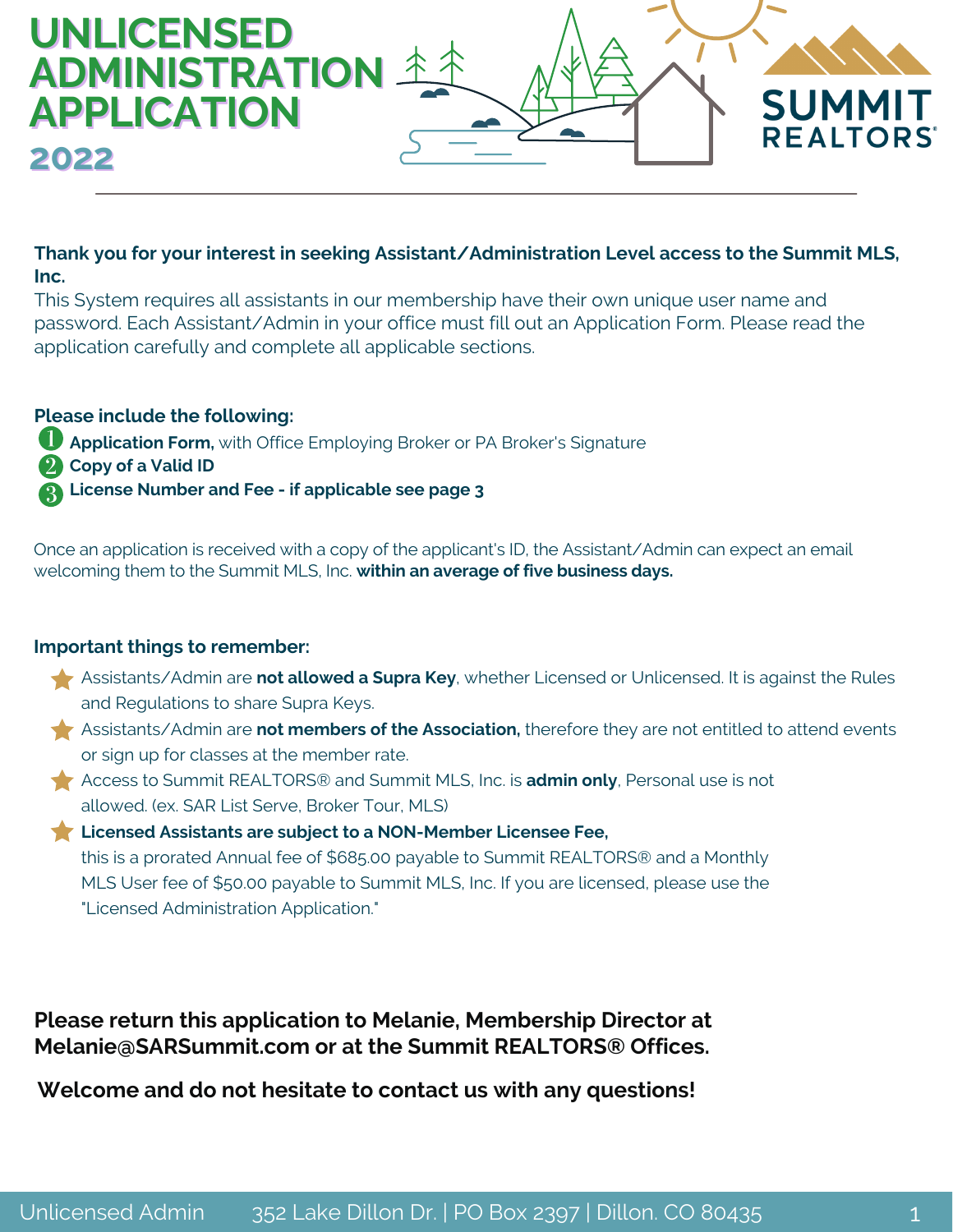| <b>UNLICENSED</b><br><b>APPLICATION</b>                     | <b>ADMINISTRATION 4</b><br><b>SUMMIT</b>                                                                                                                                                                                                                                                                                                                                                                                                                                                                                                                                                                                                                                                 |
|-------------------------------------------------------------|------------------------------------------------------------------------------------------------------------------------------------------------------------------------------------------------------------------------------------------------------------------------------------------------------------------------------------------------------------------------------------------------------------------------------------------------------------------------------------------------------------------------------------------------------------------------------------------------------------------------------------------------------------------------------------------|
| 2022                                                        | <b>REALTORS</b>                                                                                                                                                                                                                                                                                                                                                                                                                                                                                                                                                                                                                                                                          |
| <b>PERSONAL</b>                                             |                                                                                                                                                                                                                                                                                                                                                                                                                                                                                                                                                                                                                                                                                          |
|                                                             |                                                                                                                                                                                                                                                                                                                                                                                                                                                                                                                                                                                                                                                                                          |
|                                                             |                                                                                                                                                                                                                                                                                                                                                                                                                                                                                                                                                                                                                                                                                          |
|                                                             | Do you hold a Real Estate License?:     Yes<br><b>No</b>                                                                                                                                                                                                                                                                                                                                                                                                                                                                                                                                                                                                                                 |
| <b>Office Assistant-</b>                                    | An Office Assistant (O.A.) is a clerical user who has access to all office listings with<br>the authority to add/edit such listings in the MLS.<br>Within their office, the O.A.:                                                                                                                                                                                                                                                                                                                                                                                                                                                                                                        |
| <b>OFFICE ASSISTANT</b><br>OR<br><b>PERSONAL ASSISTANT?</b> | • Has access to run reports, create CMA's.<br>• Works under the direct supervision of an MLS Participant that performs only<br>administrative, clerical tasks which do not require a real estate license.<br>• Does not have access to SUPRA per Exhibit C of our the MLS Rules and Regulations.                                                                                                                                                                                                                                                                                                                                                                                         |
|                                                             | I acknowledge that I, the MLS Participant am responsible for the Assistant's confidentiality of the MLS information as<br>outlined in the MLS Rules and Regulations and Policies.                                                                                                                                                                                                                                                                                                                                                                                                                                                                                                        |
|                                                             | Office Employing Broker's Signature: ____________________________ Date: ___________________                                                                                                                                                                                                                                                                                                                                                                                                                                                                                                                                                                                              |
|                                                             | Personal Assistant- A Personal Assistant (P.A.) is a clerical user who has access to<br>certain limited brokers<br>functions in the MLS within their office/firm. The P.A. will work solely as a Read Only<br>account unless using the Team Function and acting under their assigned broker.<br>Within their office, if allowed permission from their assigned broker, the P.A.:<br>• Has access to run reports, create CMA's, etc<br>• Works under the direct supervision of an MLS Participant that performs only<br>administrative, clerical tasks which do not require a real estate license.<br>• Does not have access to SUPRA per Exhibit C of our the MLS Rules and Regulations. |
|                                                             | I acknowledge that I, the MLS Participant am responsible for the Assistant's confidentiality of the MLS information as<br>outlined in the MLS Rules and Regulations and Policies.                                                                                                                                                                                                                                                                                                                                                                                                                                                                                                        |
|                                                             | Assigned Broker's Signature: ___________________________ Date: __________________                                                                                                                                                                                                                                                                                                                                                                                                                                                                                                                                                                                                        |
|                                                             |                                                                                                                                                                                                                                                                                                                                                                                                                                                                                                                                                                                                                                                                                          |